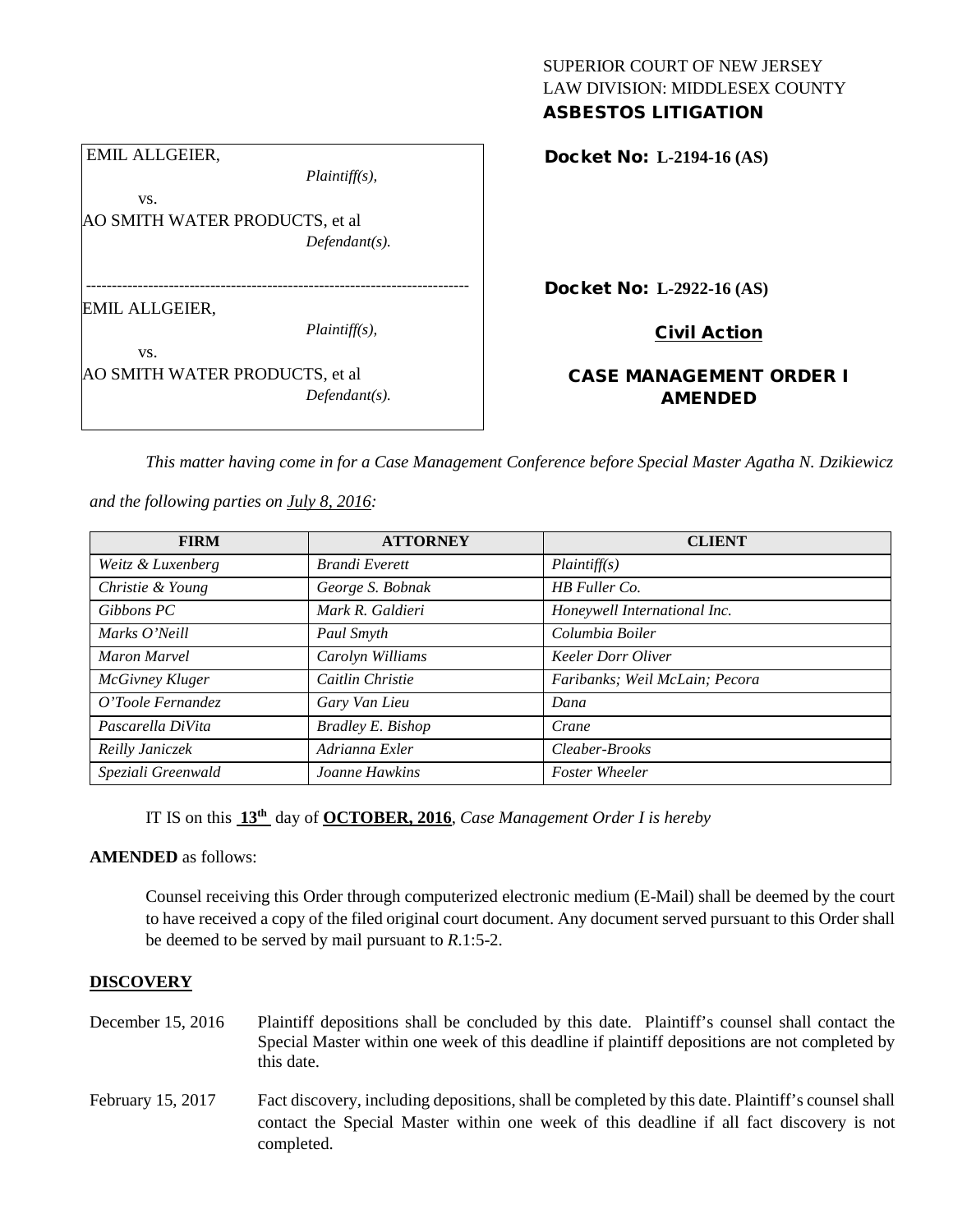#### February 15, 2017 Depositions of corporate representatives shall be completed by this date.

## **EARLY SETTLEMENT**

March 2, 2017 Settlement demands shall be served on all counsel and the Special Master by this date.

#### **SUMMARY JUDGMENT MOTION PRACTICE**

- March 2, 2017 Plaintiff's counsel shall advise, in writing, of intent not to oppose motions by this date.
- March 16, 2017 *(Thur.)* Summary judgment motions shall be filed no later than this date.
- April 13, 2017 *(Thur.)* Last return date for summary judgment motions.

#### **MEDICAL DEFENSE**

- February 15, 2017 Plaintiff shall serve medical expert reports by this date.
- May 2, 2017 The defense medical examination of plaintiff(s) shall be completed by this date.
- June 2, 2017 Defendants shall identify its medical experts and serve medical reports, if any, by this date. **In addition, defendants shall notify plaintiff's counsel (as well as all counsel of record) of a joinder in an expert medical defense by this date.**

### **LIABILITY EXPERT REPORTS**

| March 10, 2017 | Plaintiff shall identify its liability experts and serve liability expert reports or a certified expert |
|----------------|---------------------------------------------------------------------------------------------------------|
|                | statement by this date or waive any opportunity to rely on liability expert testimony.                  |

June 2, 2017 Defendants shall identify its liability experts and serve liability expert reports, if any, by this date or waive any opportunity to rely on liability expert testimony.

#### **ECONOMIST EXPERT REPORTS**

- March 10, 2017 Plaintiff shall identify its expert economists and serve expert economist report(s), if any, by this date or waive any opportunity to rely on economic expert testimony.
- June 2, 2017 Defendants shall identify its expert economists and serve expert economist report(s), if any, by this date or waive any opportunity to rely on economic expert testimony.

#### **EXPERT DEPOSITIONS**

June 30, 2017 Expert depositions shall be completed by this date. To the extent that plaintiff and defendant generic experts have been deposed before, the parties seeking that deposition in this case must file an application before the Special Master and demonstrate the necessity for that deposition. To the extent possible, documents requested in a deposition notice directed to an expert shall be produced three days in advance of the expert deposition. The expert shall not be required to produce documents that are readily accessible in the public domain.

\_\_\_\_\_\_\_\_\_\_\_\_\_\_\_\_\_\_\_\_\_\_\_\_\_\_\_\_\_\_\_\_\_\_\_\_\_\_\_\_\_\_\_\_\_\_\_\_\_\_\_\_\_\_\_\_\_\_\_\_\_\_\_\_\_\_\_\_\_\_\_\_\_\_\_\_\_\_\_\_\_\_\_\_\_\_\_\_\_\_\_\_\_\_\_\_\_\_\_\_\_\_\_\_\_\_\_\_\_\_